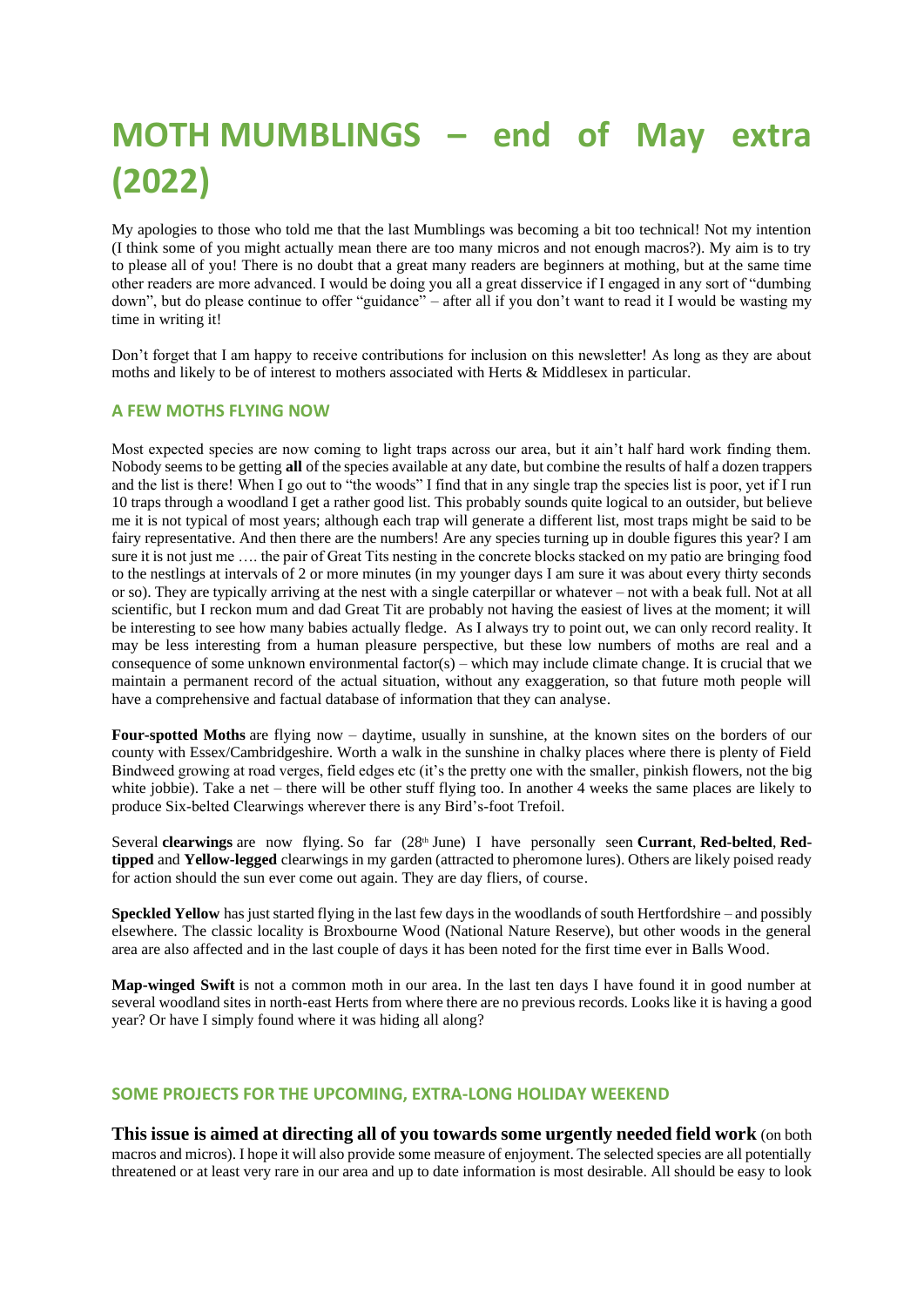for and afford opportunities for the discovery of other species too. I have made a selection that allows opportunities in different parts of the county and includes day-flying species so that those of you who do not have a portable light trap can also participate. Of course, the list is not exclusive – there are many other moths that need our urgent attention. **If you want a free moth trap – read on down the rest of this newsletter!**

# **VOLUNTEERS NEEDED – LIQUORICE TORTRIX –** *Grapholita pallifrontana* **(EAST HERTS)** Approximately 1<sup>st</sup> to 20<sup>th</sup> June (records are from 5<sup>th</sup> to 15<sup>th</sup> June)

I need someone who already knows where the site is to check on the only Hertfordshire population of the Liquorice Tortrix (*Grapholita pallifrontana*). I had a look today, 26<sup>th</sup> May, but the moth is not yet flying.

 I can tell selected others where the site is (all I can say here is "East Herts"), or it will end up in other newsletters and on social media – undesirable as the moth is considered extremely vulnerable. My support for scientific collecting is well-known, but there is no scientific value in collecting this moth at this site. There is only the single known Herts site for this species, which is also rare throughout Britain. There is only one patch of Wild Liquorice and this supports the moth population; as a result, the moth could easily be rendered extinct in the county, especially if females are taken.

If you are able to visit, please get in touch so that I can advise the landowner of your intended presence. The site is a fields margin alongside a hedge that marks a public footpath, but the footpath is on the other side of the hedge and so, technically, the site itself is on private property. Do please remember to report to me on return – otherwise there is no point! If you don't know the site, but are willing to help by taking a look for me, please contact me urgently. My previous experience at this site suggests that the moths are active in full sunshine, but as soon as the sun vanishes behind a cloud they dive for cover under the vegetation. When the sun emerges again, there is a delay of 25 to 30 seconds before the moths start flitting about again.

 The landowner is a reader of these *Mumblings* and is fully aware, and is actively maintaining the site for the benefit of this moth. It would be very useful to attempt to encourage Wild Liquorice to grow in additional field margins – perhaps from seed this autumn? If we can establish the plant this year and if it thrives through to 2023, then we might consider catching and moving a couple of gravid females across? *If there are any botanists with helpful opinions/experience do please contact me*. I have a couple of sites in mind – it is likely to be sensible for a botanist to look at these to make sure that they are suitable. More volunteers, please!

# **VOLUNTEERS NEEDED – PALE SHINING BROWN –** *Polia bombycina* **(NORTH-WEST HERTS) Approximately second half of June and first half of July**

I challenge you all to re-find this species in Hertfordshire in 2022. In my view, it is now probably extinct here and will very soon also be extinct in Britain! It was formerly quite widespread, but has vanished from all known sites. In the present millennium (2004 to 2013), there are reports of it hanging on in the general area of arable cultivation lying north of Harpenden and west of Kimpton, most recently at Marshall's Heath and Peter's Green, with a single report from Hemel Hempstead. It is typically associated with the margins of wheat fields, but it does wander to light traps in gardens and probably comes also to smaller actinic traps set in field margins. The favoured habitat is without question seriously under-examined in Hertfordshire. I am fairly sure it has gone, but wouldn't it be nice to prove me wrong!!! **I will need proof** (photographs, actual moths).

# **VOLUNTEERS NEEDED – HEART MOTH –** *Dicycla oo* **(MOSTLY SOUTH HERTS & NORTH MIDDLESEX) Approximately mid-June to mid-July**

Almost certainly extinct in both Herts and Middlesex. Now more or less confined to very few sites in Surrey and Berkshire, but also in Northamptonshire – likely to become extinct in Britain quite soon? There was a surprising, but correct, record from Harefield (Herts/Middx border) on  $4^{\text{th}}$  July 2008; prior to that our last record was in 1971. It likes mature/veteran oak trees – almost certainly restricted to *Quercus robur* – the English Oak, whilst shunning Sessile Oak (*Q. petraea*). It used to be almost everywhere – from ancient parkland to the isolated mature oaks that line some roads in the area of Bushey and Borehamwood. In fact, a good place to start looking might well be that line of fragmented old woodlands and marginal (oak) tree lines from Harefield in the west to the Lea Valley in the east, running the length of the Herts & Middlesex boundary line. Was the 2008 Harefield example an immigrant or a hanger-on? If the latter – there MUST be a breeding population somewhere near. Has it switched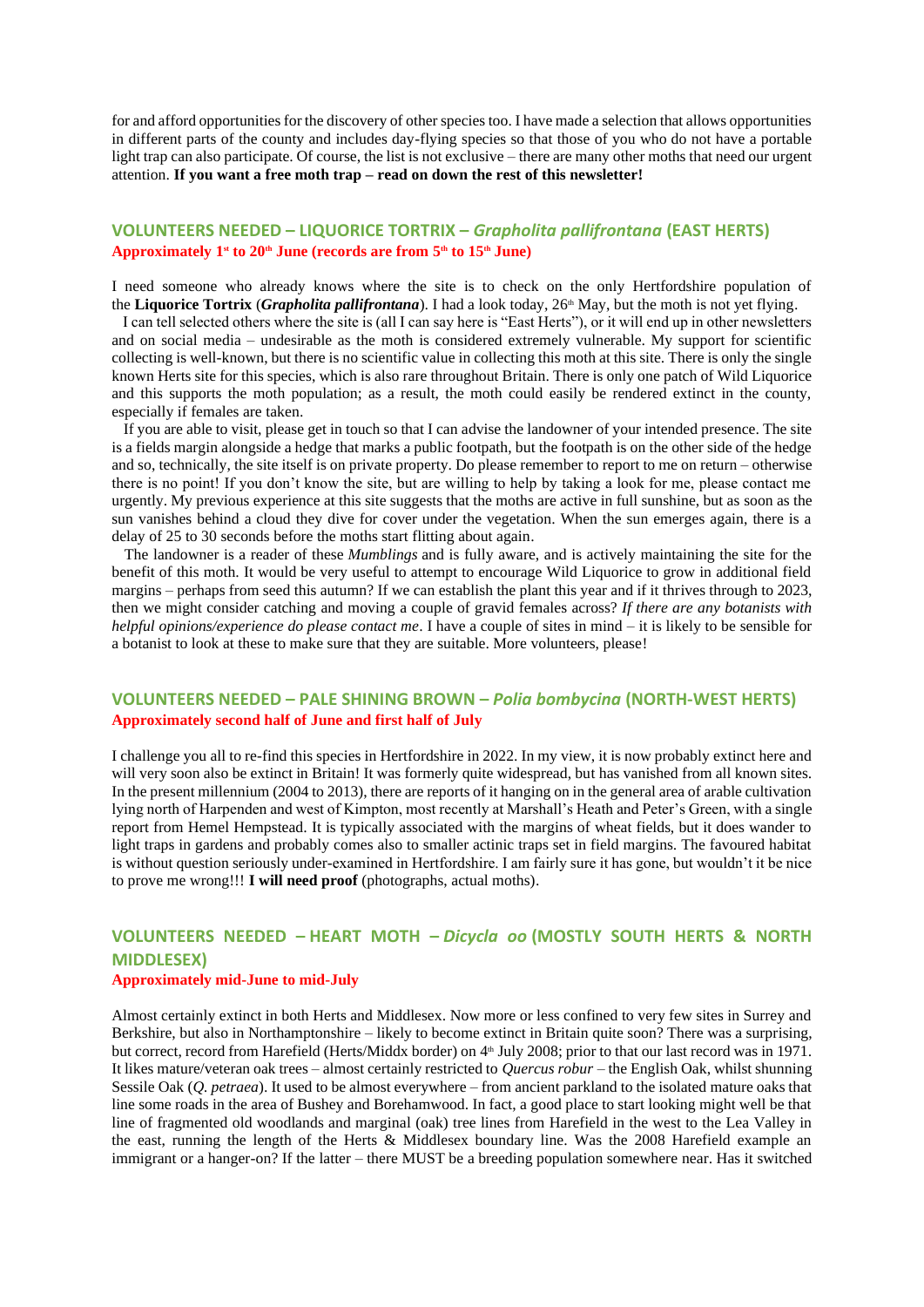to non-veteran trees (I have caught it regularly in areas of oak wood away from veteran trees in Bulgaria). Again, **I will need proof** (photographs, actual moths).

# **VOLUNTEERS NEEDED – OLIVE CRESCENT** *TRISTALELES EMORTUALIS* **– EXTREME WEST OF HERTS**

#### **Last week of June to first week of August.**

Formerly resident in the Chilterns, the Olive Crescent vanished from there in the 1970s. Currently resident only in a small area of coastal Essex, but it occasionally pitches up as an immigrant elsewhere. It likes Beech trees (*Fagus sylvatica*) on the chalk, though may also feed on oaks and Sweet Chestnut. The astute will realise that the tail end of the Chiltern Chalk penetrates Hertfordshire in the extreme west and that there are some rather interesting looking Beech woodlands on the chalk in the general area of Tring. Tantalisingly, we have a single record from Berkhamsted on 16<sup>th</sup> July 2014. It was perhaps an immigrant, but given the historical breeding area there is a small possibility that this may have been a resident moth that wandered into the light trap from the Beech-dominated woodland in that area? The relatively small area of Herts between Tring and Berkhamsted, mostly south of the A41 road, as well as north-east to include parts of the Ashridge Estate, must surely be worth looking at? Of course, we might also find it over the border into Buckinghamshire – nothing like a bit of friendly rivalry! **I will need proof** (photographs, actual moths).

# **VOLUNTEERS NEEDED – FORESTER MOTH –** *ADSCITA STATICES* **– ALL GRASSLAND AREAS Flies throughout June – in sunshine during the day.**

I am going to stick my neck out and say that this species **is** still with us and will eventually be found. Will you be the one? It affects grasslands and the caterpillars need Sorrel (*Rumex acetosa*); adults feed at various grassland flowers in full daytime sunshine, but in spite of their bright, metallic green wings are very hard to spot once they have taken to flight! This species has declined nationally and is very local in distribution. Old records affect the whole of both Herts and Middlesex. Our last record was at Albury Nowers Nature Reserve in 1976 (where it may still be present following the habitat restoration there?), but in recent years it has popped up without warning at Denham Water Meadows (Colne Valley) in 1996, at Bushy Park (Hampton, Middlesex) in 2020, at Trent Park (Middlesex) in 2021 and at both Maple Cross and Chorleywood Common in Herts, also during 2021. I have a very small number of (experimental) pheromone lures for Forester Moth; I can loan some of these out to anyone who guarantees to be able to visit suitable habitat at least once during June. If that is you, please get in touch as soon as possible. **I will need proof** (photographs, actual moths) if the Forester is found.

# **VOLUNTEERS NEEDED – LARCH TORTRIX –** *CYDIA ILLUTANA* **– ANYWHERE THERE IS LARCH Flying now – May/June**

A bit of an afterthought, based on the fact that someone just caught one in the last week. It is a nationally rare moth that is extremely local in Herts and not yet found in Middlesex; it is associated with Larch (*Larix decidua*) trees. It is probably overlooked, but then again there are not so many Larch trees in the two counties. Recent reports are from Bramfield Woods (mid Herts) and Harefield (Middx/Herts border). It comes readily to light traps. **A distinctive species, especially if caught next to a Larch tree, but I would be keen to see photographic evidence or actual moths if you are not experienced with tortrix moths.**

# **FREE MOTH TRAPS AVAILABLE**

I just received this letter (below). **Well don't just sit there – act!!!** I think the emphasis is on Middlesex (Greater London area north of the Thames). If you contact him direct, please mention me and the Herts Moth Group as your source.

*Hi Colin,*

*I've been involved with the DECIDE project and have been helping them develop their online app from a record centre's viewpoint. The project has an aim of directing recording effort to less trodden areas and focusses towards recorders of all*